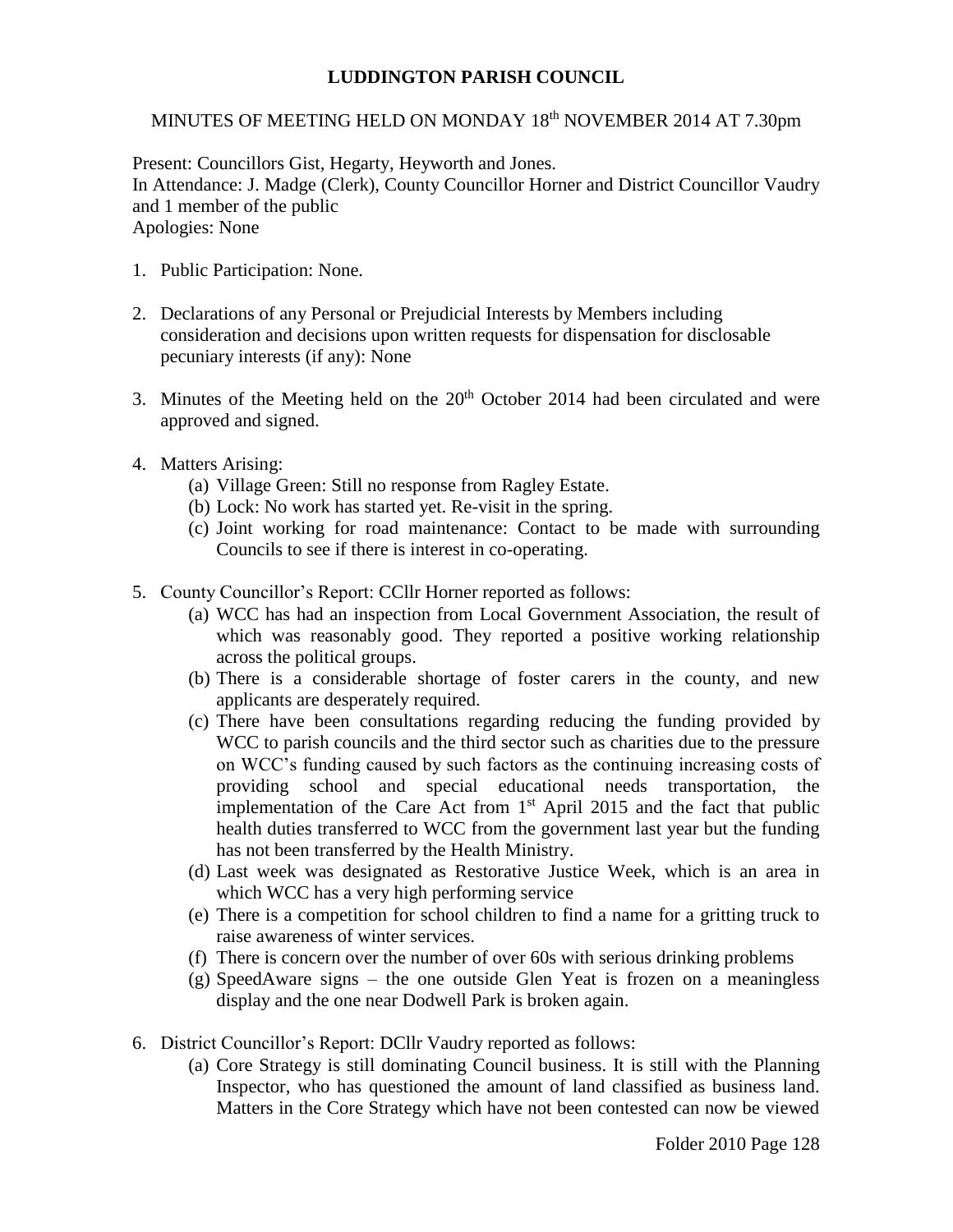as having serious weight in planning decisions, but anything that is being contested, including the figures for the 5 year housing supply, do not have any such weight. Revision to code of conduct proposed to ensure that political parties will be unable to "whip" Councillors to vote in a particular way when making planning decisions, arising from the fact that the Conservative Councillors were "whipped" to vote for the Gaydon/Lighthorne proposal in the Core Strategy. There continues to be pressure for the housing numbers in the District to increase from Birmingham and other neighbouring areas. The Long Marston proposal could still be a possibility and efforts are being made to ensure that the infrastructure benefits promised by Cala Homes are kept on the table, particular the funding of a ring road

- (b) An application has been made for housing on the Calor Gas site on the Evesham Road on the Bidford side of the turning to Welford on Avon
- (c) There could be finance available for defibrillators.
- 7. Finance:
	- (a) The Community Account stood at £7,293.84.
	- (b) Wayleave payment of £10.00 from D Higgins had been received
	- (c) Bill of £30.00 for Grant Thornton (external Auditor) passed for payment.
- 8. Specific Agenda Items:
	- (a) Possible acquisition and location of a defibrillator. Cllr Heyworth has discovered that the telephone box in Luddington Village may be available for adoption by the Council for £1.00, but questions arise as to whether locating the defibrillator within it would necessitate losing the use of the telephone. It was agreed to investigate the level of usage of the public telephone, as accepted that mobile phone signals are not good in the vicinity. British Heart Foundation charge £400.00 for supply of defibrillator kit and relevant training. It was suggested that the Village Fund be approached to adopt the provision of a defibrillator as one of its designated charitable objectives for 2015. It was suggested that a suitable location within Dodwell Park would be either at the shop or at the rear of the shower block. It is likely that funds for a defibrillator to be obtained would be available from the site.
	- (b) Graffiti on Road Sign and Blocked Road Drain outside 205/205 Luddington: Both matters had been reported, and the drain had been cleared. The sign had not yet been cleaned.
- 9. Correspondence:
	- (a) SDC Parish and Partners Briefing
	- (b) Fields in Trust Centenary Fields programme
	- (c) The Norton Foundation Grant to help Young People
	- (d) WCC Winter Service 2014/15 and Primary Gritting Routes
	- (e) WCC Meet the Leaders Partnership Conference  $4<sup>th</sup>$  December 2014 at Stratford Racecourse
	- (f) CSW Broadband Project Update October 2014.
	- (g) WALC Briefing Notes re changes to external audit from 2017/18 and Transparency Code
	- (h) WALC Parish and Town Council Liaison Meeting  $26<sup>th</sup>$  February 2015.